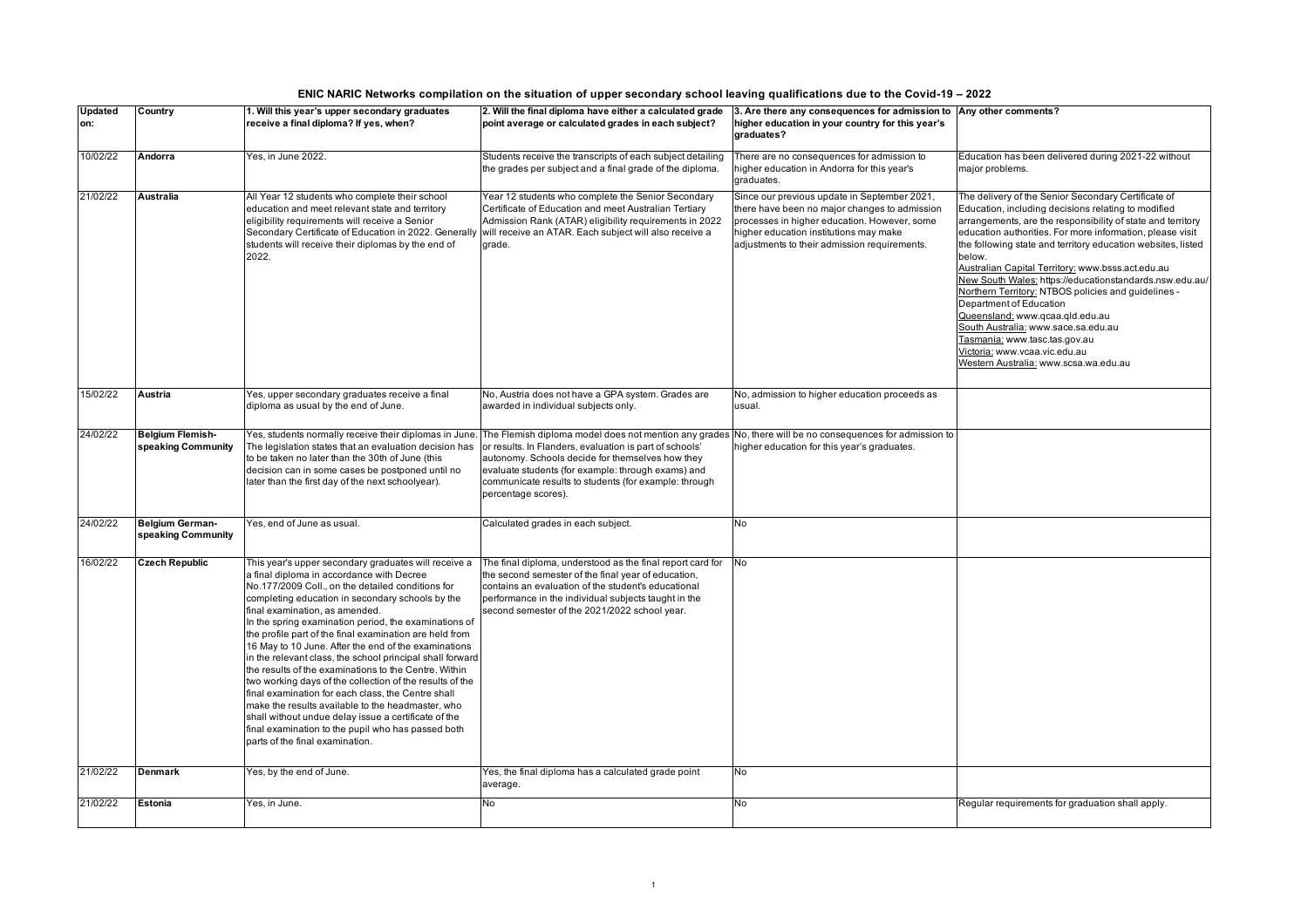| <b>Updated</b><br>on: | Country        | 1. Will this year's upper secondary graduates<br>receive a final diploma? If yes, when?                                                                                                                                                                                                                                                                     | 2. Will the final diploma have either a calculated grade<br>point average or calculated grades in each subject?                                                                                                                                       | 3. Are there any consequences for admission to Any other comments?<br>higher education in your country for this year's<br>graduates?                                                                                                                                                                                                                                                                                                  |                                                                                                                                                                                                                                                                                                                                                                                                                                                                                                                                                                                                                          |
|-----------------------|----------------|-------------------------------------------------------------------------------------------------------------------------------------------------------------------------------------------------------------------------------------------------------------------------------------------------------------------------------------------------------------|-------------------------------------------------------------------------------------------------------------------------------------------------------------------------------------------------------------------------------------------------------|---------------------------------------------------------------------------------------------------------------------------------------------------------------------------------------------------------------------------------------------------------------------------------------------------------------------------------------------------------------------------------------------------------------------------------------|--------------------------------------------------------------------------------------------------------------------------------------------------------------------------------------------------------------------------------------------------------------------------------------------------------------------------------------------------------------------------------------------------------------------------------------------------------------------------------------------------------------------------------------------------------------------------------------------------------------------------|
| 22/02/22              | <b>Finland</b> | Yes, they will. In the end of May, early June, when the No, this is not the case with secondary education<br>spring term ends, according to the schedules decided diplomas in Finland.<br>by individual cities and communities.                                                                                                                             |                                                                                                                                                                                                                                                       | No                                                                                                                                                                                                                                                                                                                                                                                                                                    | Please do not hesitate to contact us if you have further<br>questions.                                                                                                                                                                                                                                                                                                                                                                                                                                                                                                                                                   |
| 25/02/22              | France         | yes, the final results will be published on July. The<br>final diploma are expected to be issued around<br>October.                                                                                                                                                                                                                                         | The final diploma is awarded on the basis of a calculated<br>grade point average. For information, the candidate<br>needs to obtain 10 out of 20. 40% of this final average is<br>based on a continuous assessment and 60% on a final<br>examination. | There are no consequences. The admission<br>process is still the same via the Parcoursup<br>application.                                                                                                                                                                                                                                                                                                                              |                                                                                                                                                                                                                                                                                                                                                                                                                                                                                                                                                                                                                          |
| 14/02/22              | Georgia        | From June 2022.                                                                                                                                                                                                                                                                                                                                             | <b>No</b>                                                                                                                                                                                                                                             | <b>No</b>                                                                                                                                                                                                                                                                                                                                                                                                                             | No                                                                                                                                                                                                                                                                                                                                                                                                                                                                                                                                                                                                                       |
| 16/02/22              | Germany        | Yes. This year's upper secondary graduates will<br>recieve their final diploma, the "Zeugnis der<br>allgemeinen Hochschulreife" / "Abitur" at the end of<br>the school year of each Federal State (Bundesland).                                                                                                                                             | The final diploma is not different from the diplomas of<br>previous years. It specifies the achieved number of points higher education in Germany.<br>for each subject and the overall points obtained with a<br>calculated grade point average.      | No, there are no consequences for admission to                                                                                                                                                                                                                                                                                                                                                                                        |                                                                                                                                                                                                                                                                                                                                                                                                                                                                                                                                                                                                                          |
| 24/02/22              | Hungary        | Secondary school leaving examinations are not<br>planned to be altered this year due to Covid-19.<br>Under current plans secondary school leaving<br>examinations will be organised the same way as in<br>2019 and before. Upper secondary graduates will<br>receive their secondary school leaving certificate (i.e.<br>"érettségi bizonyítvány") in June. | Graduates will be awarded grades in each subject they<br>set for the secondary school leaving examinations and<br>these grades will be indicated in the secondary school<br>leaving certificate. GPA is not calculated in Hungary.                    | Having pointed it out before, currently secondary<br>school leaving examinations are not planned to be<br>altered this year due to Covid-19. As a rule,<br>admission to higher education is predominantly<br>based on the results of the Hungarian secondary<br>school leaving examinations, it will be the case this<br>year as well.                                                                                                |                                                                                                                                                                                                                                                                                                                                                                                                                                                                                                                                                                                                                          |
| 24/02/22              | <b>Iceland</b> | Yes, at the usual graduation ceremony.                                                                                                                                                                                                                                                                                                                      | Different from school to school, some schools show<br>calculated average grades, other don't. It was the same<br>before COVID-19.                                                                                                                     | No, admission to higher education is the same as<br>before.                                                                                                                                                                                                                                                                                                                                                                           |                                                                                                                                                                                                                                                                                                                                                                                                                                                                                                                                                                                                                          |
| 04/03/22              | Ireland        | Yes. A transcript of results issues in the ordinary way<br>in mid-August. Formal certification follows in due<br>course.                                                                                                                                                                                                                                    | Neither. The arrangements for 2022 provide that<br>candidates sit examinations which are assessed in the<br>ordinary way.                                                                                                                             | The decision to proceed with examinations in the<br>ordinary was taken by the Minister following<br>intensive consultation with stakeholders including<br>higher education institutions. The Department of<br>Education will be working closely with the State<br>Examinations Commission with a view to ensuring<br>that the results of the examinations are available in<br>time to meet the needs of students and<br>stakeholders. | Additional and detailed information, including in relation to<br>adjustments to the individual structure of examinations,<br>may be found at the links below:<br>gov.ie - Minister Foley confirms arrangements for State<br>Examinations 2022 (www.gov.ie) -<br>https://www.gov.ie/en/press-release/4ac43-minister-foley-<br>confirms-arrangements-for-state-examinations-2022/<br>Examination Information - State Examination Commission<br>(examinations.ie) -<br>https://www.examinations.ie/?I=en&mc=ex≻=aa<br>EN-EX-22888090.pdf (examinations.ie) -<br>https://www.examinations.ie/misc-doc/EN-EX-<br>22888090.pdf |
| 14/02/22              | Latvia         | Yes, as usually in July.                                                                                                                                                                                                                                                                                                                                    | <b>No</b>                                                                                                                                                                                                                                             | No                                                                                                                                                                                                                                                                                                                                                                                                                                    |                                                                                                                                                                                                                                                                                                                                                                                                                                                                                                                                                                                                                          |
| 11/02/22              | Liechtenstein  | Yes, July 2022.                                                                                                                                                                                                                                                                                                                                             | Both, a calculated grade point average and calculated<br>grades in each subject.                                                                                                                                                                      | No                                                                                                                                                                                                                                                                                                                                                                                                                                    |                                                                                                                                                                                                                                                                                                                                                                                                                                                                                                                                                                                                                          |

## **ENIC NARIC Networks compilation on the situation of upper secondary school leaving qualifications due to the Covid-19 – 2022**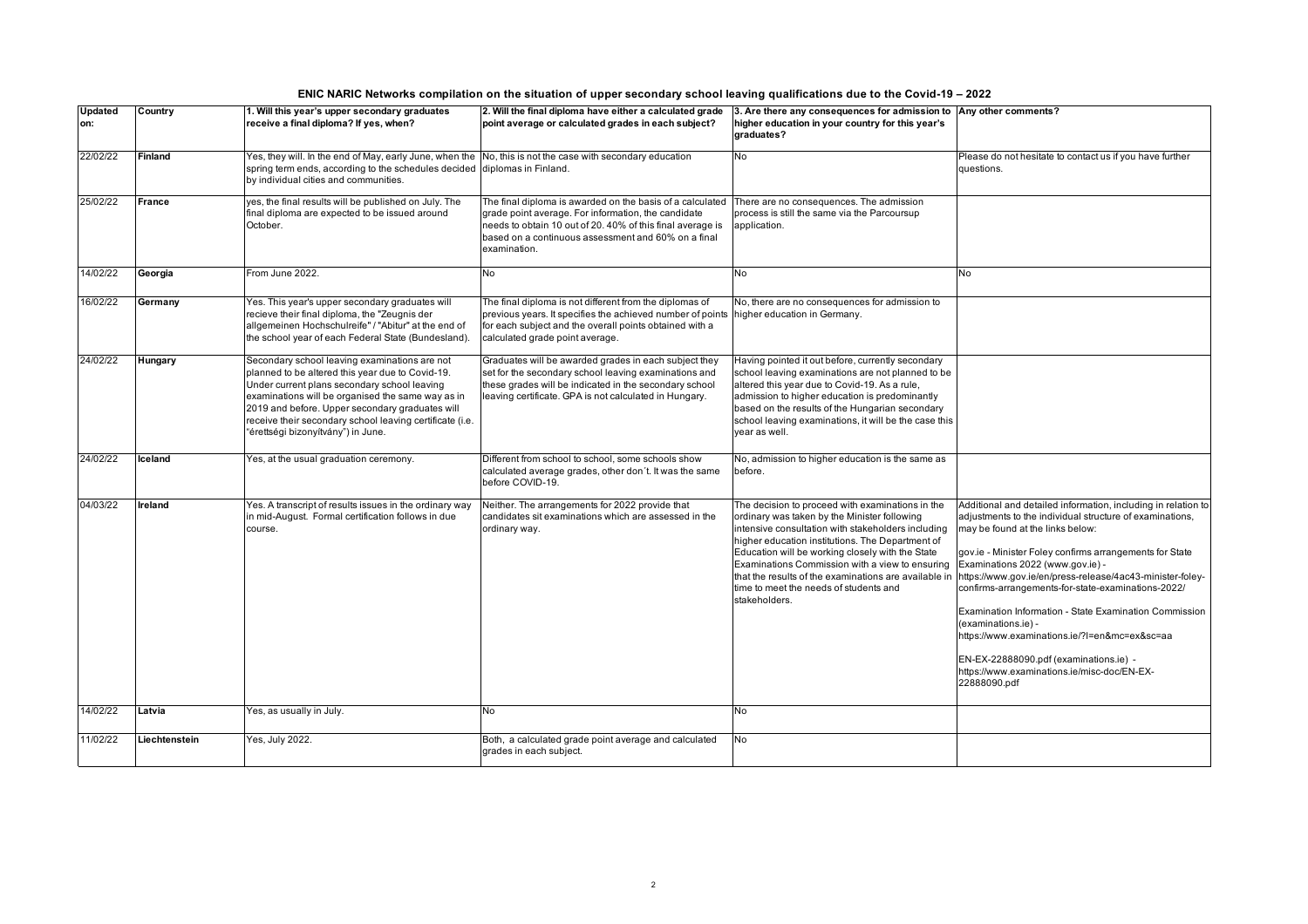| ENIC NARIC Networks compilation on the situation of upper secondary school leaving qualifications due to the Covid-19 – 2022 |
|------------------------------------------------------------------------------------------------------------------------------|
|------------------------------------------------------------------------------------------------------------------------------|

| <b>Updated</b><br>on: | Country                | 1. Will this year's upper secondary graduates<br>receive a final diploma? If yes, when?                                                                                                                                                                                                                                                                                                                                                                                                                                                            | 2. Will the final diploma have either a calculated grade<br>point average or calculated grades in each subject?                                                                                                                                                                                                                                                 | 3. Are there any consequences for admission to Any other comments?<br>higher education in your country for this year's<br>graduates? |                                                                                                                                                                                                                                                                                                           |
|-----------------------|------------------------|----------------------------------------------------------------------------------------------------------------------------------------------------------------------------------------------------------------------------------------------------------------------------------------------------------------------------------------------------------------------------------------------------------------------------------------------------------------------------------------------------------------------------------------------------|-----------------------------------------------------------------------------------------------------------------------------------------------------------------------------------------------------------------------------------------------------------------------------------------------------------------------------------------------------------------|--------------------------------------------------------------------------------------------------------------------------------------|-----------------------------------------------------------------------------------------------------------------------------------------------------------------------------------------------------------------------------------------------------------------------------------------------------------|
| 11/02/22              | Lithuania              | Yes, they will receive Brandos atestatas. The issuing<br>date is about the end of July-beginning of August of<br>2022. The main examination period is set for 20th of<br>April - 23rd of June and additional session period for<br>27th of June - 12th of July. All the examination results<br>should be known up to the last week of July.                                                                                                                                                                                                        | Brandos atestatas includes grades for subjects and<br>results of state examination.                                                                                                                                                                                                                                                                             | No. Main admission to higher eduation institutions<br>is going to be organized in 1st of June - 25th of July<br>period.              |                                                                                                                                                                                                                                                                                                           |
| 28/02/22              | Luxembourg             | Yes, the final diploma will be delivered during the<br>same period as the previous years (end of June, first<br>week of July).                                                                                                                                                                                                                                                                                                                                                                                                                     | No changes are made regarding the calculation of the<br>grades in comparison to previous (pre-COVID) years. The<br>15% reduction of the exam programme as implemented<br>during the last school year 2020-21 is due to be scrapped<br>in favour of a return to the full exam programme.                                                                         | No, as for higher education offered in Luxembourg,<br>there will be no consequences for admission.                                   |                                                                                                                                                                                                                                                                                                           |
| 15/02/22              | Moldova                | Yes. 6-7 July - First Session, 1-2 August - Second<br>Session.                                                                                                                                                                                                                                                                                                                                                                                                                                                                                     | The final diploma has calculated GPA for final exams and<br>calculated GPA for each subject, as well.                                                                                                                                                                                                                                                           | No, there aren't any consequences for admission<br>to higher education for 2022 graduates.                                           |                                                                                                                                                                                                                                                                                                           |
| 24/02/22              | <b>The Netherlands</b> | Yes, mostly in July. In the Netherlands, final exams in<br>secondary education consists of two parts. The first<br>partare exams organised by the schools<br>(schoolexamen). The national exams (centraal<br>examen) form the second part.<br>For 2022, the first two rounds of national exams will<br>be held in the period mid-May - early June. For those<br>who need to resit an exam, a third round will take<br>place in the<br>first half of July for regular secondary school students<br>and in August for those who resit an state exam. | The diploma will list final grades for each subject.                                                                                                                                                                                                                                                                                                            | No                                                                                                                                   | Students have the possibility to retake 2 subjects<br>(havo/vwo) and exclude the grade of 1 non-core subject<br>for the exam results. Core subjects are Dutch, English and<br>Math.                                                                                                                       |
| 24/02/22              | <b>New Zealand</b>     | Yes, the National Certificates of Educational<br>Achievement (NCEA) for 2022 will be awarded as<br>usual in January 2023.                                                                                                                                                                                                                                                                                                                                                                                                                          | At this time (as the school year in New Zealand has only<br>just started) it is too soon to know. If there are calculated<br>grades required, they will likely be calculated on the<br>same basis as learning recognition credits were<br>calculated in 2020 and 2021.<br>https://www.nzqa.govt.nz/ncea/understanding-<br>ncea/changes-to-ncea-and-ue-for-2021/ | No                                                                                                                                   |                                                                                                                                                                                                                                                                                                           |
| 25/02/22              | Norway                 | Yes, upper secondary graduates will receive a final<br>diploma as usual, as was the case in 2020 and 2021<br>Diplomas will be issued in the end of June.                                                                                                                                                                                                                                                                                                                                                                                           | N/A: Norwegian Upper Secondary School Diploma<br>contains only subjects and grades, no calculated GPA.                                                                                                                                                                                                                                                          | Admission to higher education did proceeded as<br>usual in 2020 and 2021, and is expected to<br>proceed as usual in 2022.            | Jpper secondary final examinations cancelled due to<br>COVID-19:<br>2020: all written, oral and practical examinations<br>cancelled.<br>2021: written and oral examinations cancelled.<br>2022: Government recommends that written<br>examinations be cancelled, decision pending as of<br>February 2022. |
| 21/02/22              | Poland                 | Yes. those who pass the exam in May / June obtain<br>the maturity ertificate on 5th July 2020, those who<br>pass the exam during the retake session obtain the<br>certificate on 9th September 2022.                                                                                                                                                                                                                                                                                                                                               | There will be information on grades for results in each<br>subject taken by the graduate during the maturity exam.<br>Similarly like in last year oraz exams will not be<br>obligatory.                                                                                                                                                                         | No                                                                                                                                   |                                                                                                                                                                                                                                                                                                           |
| 16/02/22              | Romania                | Upper secondary graduates receive initially a<br>provisional certificate in early July and in the following grades for each exam and the final average.<br>months the final diploma.                                                                                                                                                                                                                                                                                                                                                               | The provisional certificate and the final diploma have                                                                                                                                                                                                                                                                                                          | Graduates who pass the baccalaureate exam can<br>apply to higher education programmes.                                               |                                                                                                                                                                                                                                                                                                           |